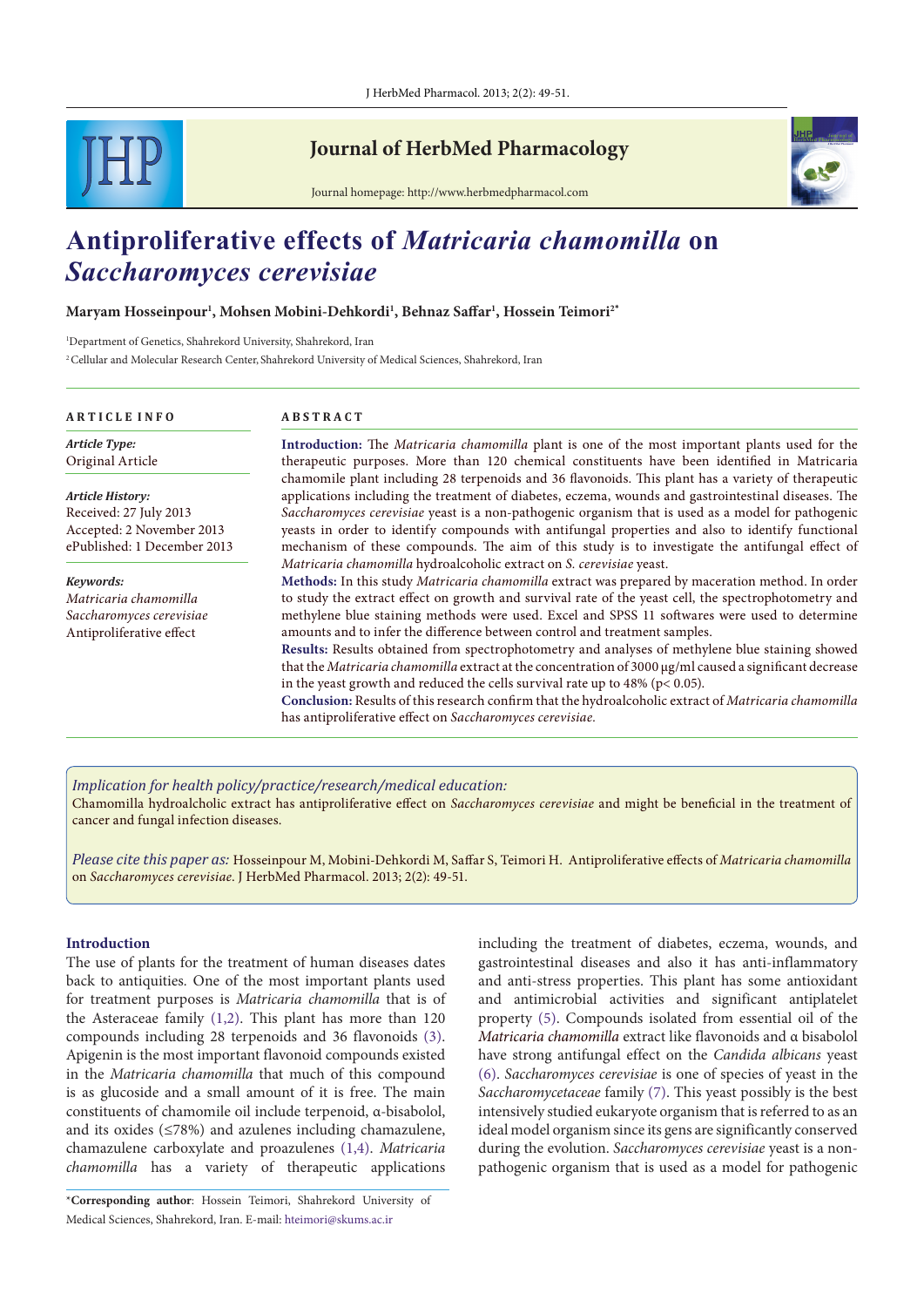#### Hosseinpour M *et al.*

yeasts. This organism is used to identify some compounds with antiproliferative characteristic and also to study the performance mechanism of these compounds. Also since this cell is less complex than cancer cells and there is a high degree of similarity between yeast cell and cancer cells, this organism is an excellent model system for cancer cells ([8](#page-2-7)). Compounds bearing antiproliferative properties are excellent candidates as compounds with anti-cancer antifungal property that their performance details can be achieved using yeast [\(9](#page-2-8)[,10\)](#page-2-9). This research has proceeded to determine the antiproliferative effect of the hydroalcoholic extract of *Matricaria chamomilla*  on *[Saccharomyces](http://www.ncbi.nlm.nih.gov/mesh/68012441) cerevisiae* yeast.

#### **Materials and Methods**

#### *Preparation of Chamomilla Hydroalcoholic extract*

Chamomilla Hydroalcoholic extract was prepared by the maceration method. To prepare the extract, first dried Chamomilla flower powder was weighted and 2% W/V suspension was prepared in 70% alcohol then was Soaked into the lid closed container for 48 hours. Next, it was passed through the filter paper and the extract was separated from the alcohol by the distiller device. The extract was poured into open lid glass palate and was put into incubator at 30 ° C for 72 hours in order to dry the extract completely  $(11)$  $(11)$  $(11)$  and then was maintained at the 4 °C  $(5)$  $(5)$ .

#### *Yeast cultures and growth conditions*

Yeast cultures was prepared from University of Shahrekord, Iran. In order to reproduce yeast, the special medium for yeast growth, YPD, containing 1% yeast extract, 2% glucose and 2% peptone was used ([12\)](#page-2-11). Yeast cells are cultured in mediums containing different concentration of Chamomilla extract at 35 ° C. To dissolve the extract the 100% DMSO solution was used ([10](#page-2-9)).

#### *Studying cells growth level using the spectrophotometer device* To obtain optical density after treatment with different

concentrations, the absorption spectrum in wavelength of 600 nm was measured using the spectrophotometer device.

#### *Studying viability of yeast cell by methylene blue staining method*

An equal volume of yeast sample and methylene blue solution were mixed on a microscopic slide, then, the dead and living cells were counted by the optical microscope. Dead cells are blue and living cells are colorless. To obtain viability the following formula was used [\(13\)](#page-2-12). All measured tests were repeated 3 times.

$$
\frac{(Total cells) - (Dead Cells)}{Total Cells} \times 100 = Viability
$$

#### *Statistical Analysis*

 In order to analyze data statistically in this study the Excel program and the SPSS software version 11 were used. Amounts on diagram were stated based on means ± the standard error. Difference between the control sample and the treatment sample was determined by Student's *t-*test and

P values less than 0.05 were considered significant.

#### **Results**

Effect of Chamomilla plant extract on wild-type growth (OD 660 nm) is shown in the [Figure 1](#page-1-0). According to obtained results there was no significant difference in growth of yeast cells than the control sample in concentrations of 500, 1000 and 2000 µg/ml of Chamomilla extract but this difference is significant in concentration of 3000  $\mu$ g/ml (p< 0.05).

Results obtained from staining with methylene blue showed that 500, 1000 and 3000 μg/ml concentrations of Chamomilla extract decreased viability of *Saccharomyces cerevisiae* cells up to 4, 13 and 48%, respectively ([Figure 2\)](#page-1-1).

#### **Discussion**

 $\overline{A}$ 

*Saccharomyces cerevisiae* yeast is an excellent model system to identify compounds with antiproliferative property and

<span id="page-1-0"></span>

**Figure 1.** Growth of wild-type (OD 660 nm) via different extract concentrations. The growth rate of yeast cells was measured at the presence of plant extract in 660 nm. Extract was diluted in 100% DMSO, the "no compound" control, contained 1% DMSO. (\*p <0.05)

<span id="page-1-1"></span>Extract concentration (μg/ml)  $\begin{array}{|c|c|c|c|c|c|c|c|c|} \hline \end{array}$  0  $\begin{array}{|c|c|c|c|c|c|c|c|} \hline \end{array}$  500  $\begin{array}{|c|c|c|c|c|c|} \hline \end{array}$  3000 Viability of wild-type 64 60 51 16

**Figure 2.** Methylene blue staining analysis. (A) Representative images of methylene blue staining wild-type cells in the absence (left) or presence of 3000 μg/ml Chamomile extract (right) for 24 h. Cells. Dead cells were stained blue and living cells are unstained. (B) The viability rate was measured at the presence of various concentrations OF plant extract by staining with methylene blue and plate counts. Cells were counted in three field of microscope, and the average of them is showed. Extract was diluted in 100% DMSO, the "no compound" control, contained 1% DMSO.